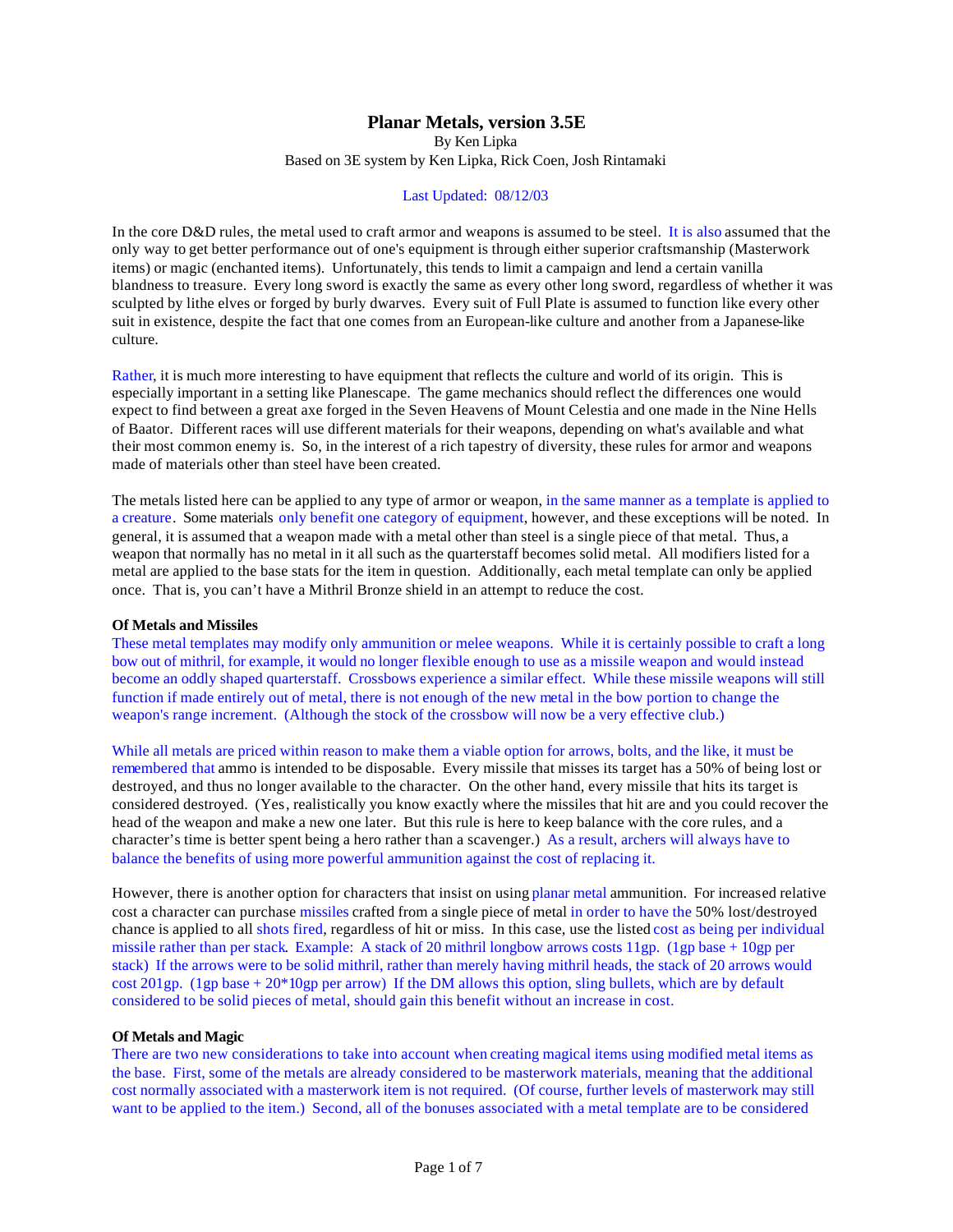enhancement bonuses. As such, they do not stack with magical enhancement bonuses. For example, baatorian green steel has a +2 enhancement bonus to hit. If a *+1 longsword* were to be made from baatorian green steel, it would still only be a +2 weapon rather than +3 (but the weapon would be considered a magic weapon as well as a lawful and evil one).

This odd fact about the nature of the planar metals results in a hidden benefit when creating magical arms and armor from these stronger metals. Essentially, a spellcaster can create more powerful magical items for much less money than he would otherwise spend. Normally, an artisan would have to spend 8000gp to make a *+2 longsword* (bonus squared \* 2000gp). However, since a baatorian green steel longsword is already +2, it only needs to be made magical, which would cost a mere 2000gp (the cost of  $a + 1$  enhancement). The 6000gp saved more than covers the 1600gp needed to purchase a baatorian green steel longsword in the first place. However, as enhancement bonuses do not stack, a *+3 baatorian green steel longsword* will still cost 18,000gp to enchant (3 squared \* 2000gp), since the  $+3$  would override the metal's inherent  $+2$ .

# **Of Nets, Saps, and Whips**

These three weapons, due to their nature, require special rules when using the metal template system.

Nets are usually made from leather or rope, and are designed to entangle an opponent at relatively close range (up to 10' away). A net made from metal gains only two minor benefits – an increase in the weapon's hardness and hit points, and an increase in the DC of the strength check required to break free. The base DC of 25 is increased by an amount equal to the hit point increase granted by the metal template. (Example: A net made of adamantine chains gains 5 hit points, so the DC to break free of this net is 30.)

Saps are traditionally leather bags filled with sand, or perhaps gravel, used to inflict nonlethal damage and knock a target unconscious. As such, filling a sap with small pieces of metal will negate this purpose, causing the weapon to inflict lethal damage. In effect, the weapon is now identical to a club. The only real benefit to applying a metal template to a sap is the fact that it is smaller in size than a club, and thus could be more easily concealed by a devious character.

Whips are long pieces of woven leather cord. If a metal template is applied to this weapon, it essentially becomes a weaker version of the spiked chain. Thus, it is now capable of inflicting lethal damage to any opponent, regardless of their level of armor or natural armor. Like the spiked chain, the metal whip can also be used to attack adjacent opponents (although the maximum 15' reach is unaffected by the chosen metal template). Additionally, the damage type of the weapon changes to bludgeoning and the damage increases to 1d6 for Medium and 1d4 for Small, which the metal template chosen will further modify. The whip is also the one weapon for which steel can be considered a viable template. If made from steel, the damage of the weapon becomes the previously stated 1d6/1d4 and the cost for the steel whip is 15gp.

### **Metal Descriptions**

Listed below are general descriptions of each metal's appearance, origins, and benefits (or penalties). Following the descriptions are the tables that summarize the game mechanics associated with each metal.

# *STEEL*

This is the standard by which all other metals are measured. If the material for a weapon or armor in the PHB isn't specified (or obvious), it is assumed to be made of steel (or, as is the case with some weapons, a steel head on a wooden handle). The properties listed in the PHB are for steel items and are the base to which the modifiers of the other metals are applied. Although steel is durable, it can still rust and be destroyed through repeated use if left untouched. It is assumed that all characters spend a little time each day caring for their weapons and armor so that these problems don't become an issue.

## *MASTERWORK ARMOR and WEAPONS*

The term "masterwork" doesn't refer to a material, but to a process – in this case, the craftsmanship of an item. A masterwork armor or weapon is one that has had extra time and attention given to its construction. Perhaps the armor plating is slanted at just right angle to deflect more blows, or the sword has been custom-balanced for the customer. Whatever the reason, a masterwork item performs better in combat without the presence of magic. Additionally, only masterwork items are suitable for being turned into magical items.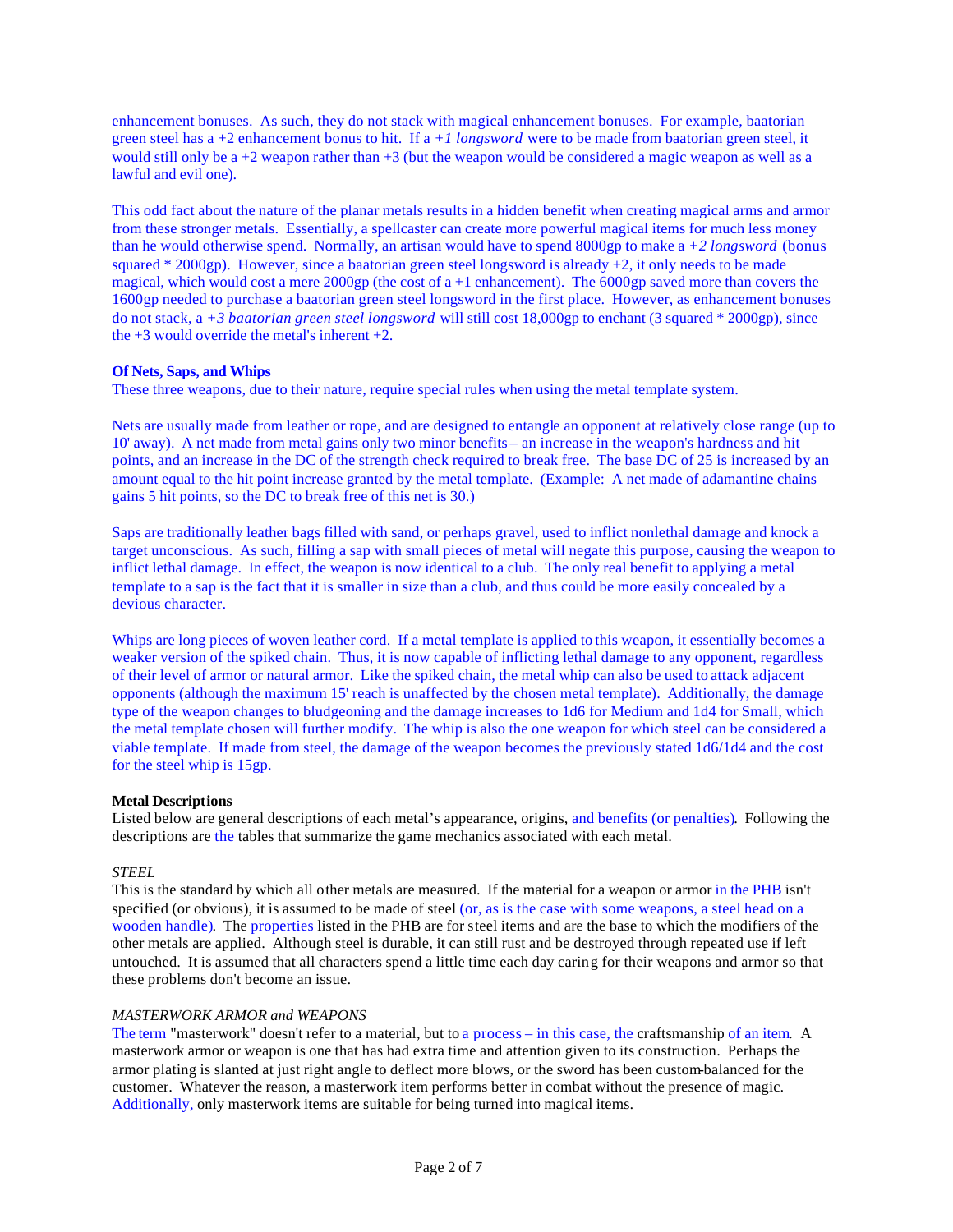A masterwork item can actually be at one of three sequential levels. The most basic version of masterwork allows for an enhancement bonus to hit for weapons, or a reduction in the armor check penalty of an armor or shield. This first level also reduces the weight of the base item. A second level of masterwork may be applied, at additional cost. The second level grants an enhancement bonus to damage for weapons or an improvement to the maximum dexterity bonus AND a reduction in arcane spell failure for a suit of armor or a shield. The third level, again for additional cost, grants an enhancement bonus to critical confirmation rolls and critical damage for weapons or a penalty to an opponent's critical confirmation roll for armor and shields. As these levels are sequential, the higher levels of masterwork quality can only be obtained after first purchasing the previous levels.

Finally, certain metals due to their very natures are considered to be of masterwork quality. One, this means that magical items made from these metals do not need to have funds spent on making them masterwork. Second, it means that certain aspects of these metals cannot be improved through the use of the masterwork process. As a benefit, this means that the higher levels of masterwork are available for less expense. (Example #1: Adamantine's +1 bonus to hit is considered to be masterwork. Thus, the +1 to damage masterwork level can be applied to an adamantine weapon for 300gp rather than 600gp.) (Example #2: Mithril's +3 bonus/improvement to armor check penalty and +2 bonus to maximum dexterity bonus are both considered masterwork. In order to gain a –1 to the enemy's critical confirmation roll, 300gp must be spent – 150gp for the reduction in arcane spell failure [the remaining part of the second level of masterwork and 150gp for the critical check property.)

# *BRONZE*

Considered by many to be a primitive and archaic material, bronze was the standard of war for centuries before smiths discovered the secrets to forging steel. Despite general opinion, items made from this reddish-gold metal perform only slightly worse than their steel cousins. As a slightly softer metal, bronze weapons do not penetrate armor as easily resulting in slightly fewer critical hits and less damage on those strikes as the metal deforms slightly from the powerful blow. Likewise, bronze armors aren't as resistant to powerful attacks, and thus allow enemies a slightly better chance of scoring a critical hit. As a minor counter to these penalties, bronze items are one-third less expensive than their steel counterparts and are much more resistant to rust and corrosion. This last benefit makes bronze a favored metal among sea-faring cultures (or adventurers who spend a lot of time near large quantities of water).

## *ALCHEMICAL SILVER and GOLD*

Pure silver and gold are more commonly used as money or jewelry. They tend to be very soft and very heavy, making them nearly useless with respect to warfare. However, there are a few monsters that can only be easily harmed by silver weapons. (And the even rarer few that are only susceptible to golden ones.) However, if items of war were made from solid gold or silver, they would weigh much more than their steel counterparts and do much less damage (because they deform so easily). This inherent softness would mean that solid gold or silver weapons wouldn't penetrate armor as well, resulting in much fewer and less damaging critical hits. Similarly, armors made from solid gold or silver would be much easier to penetrate. Their increased weight would also hamper movement.

As a result, alchemists have come up with a process for bonding these precious metals to an ordinary weapon in order to gain the benefits of penetrating damage reduction with very few of the penalties associated with the pure metals. In order to create a weapon or armor of alchemical silver or gold, the base item is dipped into a vat containing a mixture of liquid precious metal and a number of other special chemicals. In a fairly short time, the silver or gold has bonded with the base metal, creating a new alloy. The new metal is slightly softer than the base metal, resulting in a reduced hardness and a slight reduction in damage potential of treated weapons.

As this metal is the result of a process, the cost is fixed, based on the size of the item to be made, rather than the weight. Additionally, mortal alchemists have only figured out how to bond silver or gold with ordinary metals such as steel or bronze. (However, rumors speak of alchemists on the outer planes that know the secret of bonding silver or gold with more exotic metals.)

# *COLD IRON*

Iron is the primary component of the steel alloy commonly found in weapons and armor. Cold Iron is the name used to refer to ore that has been mined deep underground, where it has been exposed to the mysterious radiations of the Underdark. The ore is then refined and forged at a much lower temperature than normal, in order to preserve the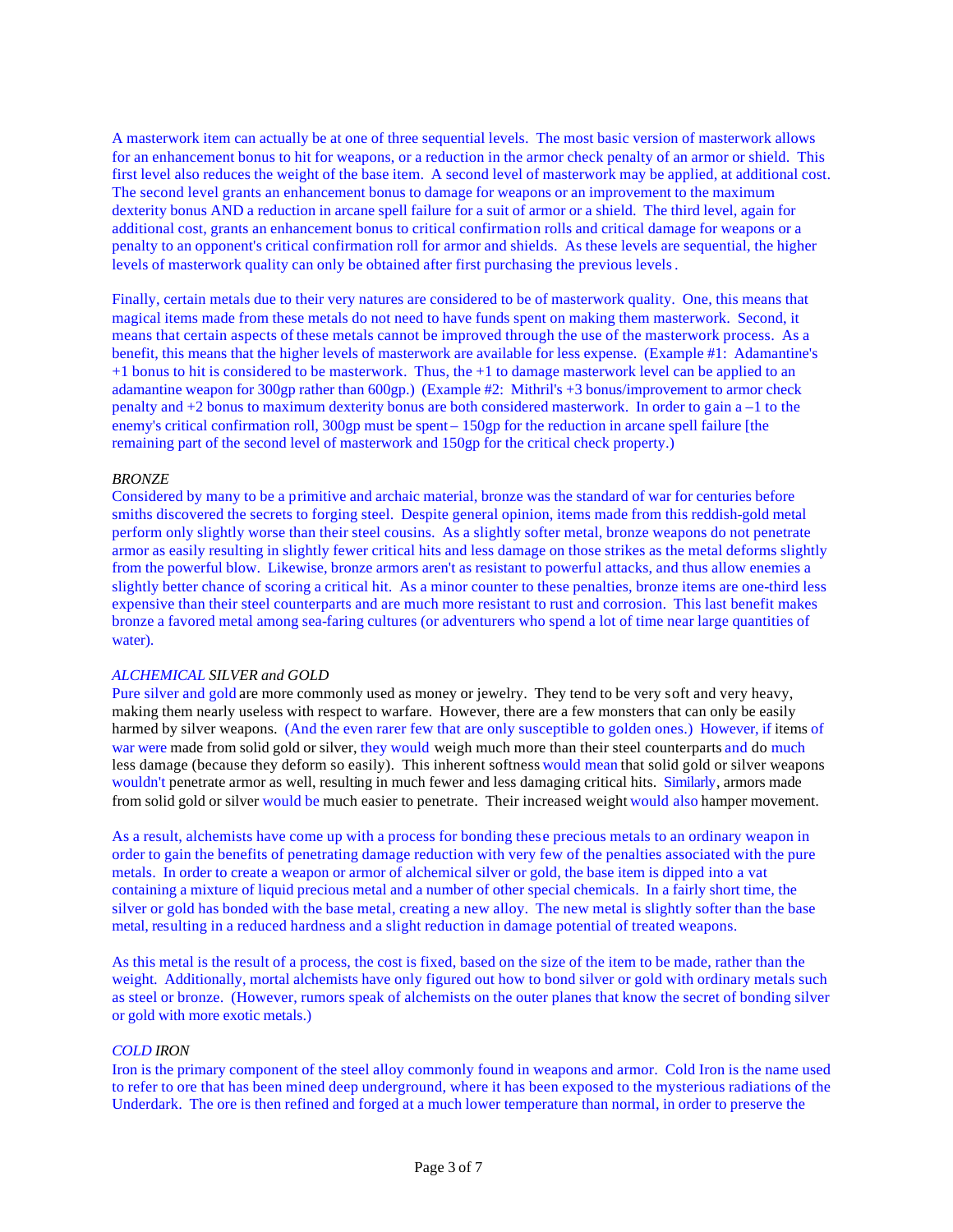delicate properties that make this metal so effective against fey (and other supernatural creatures). These properties also make the metal slightly resistant to magic, causing any enchantment process to need additional exotic materials in order for the magic to properly take hold. (This results in the additional 2000gp cost associated with enchanting cold iron.) Cold iron items are slightly heavier than their steel cousins, resulting in small penalties to hit and range for weapons and slightly increased skill check penalties and arcane spell failure percentages for armor and shields. However, this added weight does cause cold iron to inflict a bit more damage on a critical hit, as well allowing cold iron armors a slightly better chance at resisting a critical blow. Additionally, cold iron armors allow their wearers to benefit from the metal's slight resistance to magic in the form of a small bonus to all saving throws vs. magical effects.

# *METEORIC IRON (Starmetal)*

Forged from meteors that have survived their fall to the surface of a Prime Material world (hence the alternate name of starmetal), meteoric iron is a heavier and stronger version of cold iron. This dark and dull metal is just as effective against fey and the supernatural as its terrestrial counterpart, but in a heavier and denser package. Its increased weight makes it very difficult to use, resulting in weapons gaining penalties to hit, range increment, and initiative. Meteoric iron armors are more difficult to move in, so wearers have increased dexterity and armor check penalties as well as higher arcane spell failure chances. To offset these problems, starmetal weapons inflict more damage and have a better chance of causing a critical hit. Armors and shields made from this metal not only have a corresponding chance to resist a critical hit, but also gain a small increase in their protective values. Finally, as a result of its unusual origins, meteoric iron is very resistant to rust and corrosion.

### *ADAMANTINE (Darksteel)*

This metal is a deep, glossy black in color, resembling polished obsidian. Weapons forged of darksteel gain a masterwork bonus to hit, increased damage, and an increased chance to score a critical hit. Armors and shields only gain a masterwork bonus to their armor check penalties. Although these benefits only offer seemingly slim improvement in performance over steel, adventurers tend to prize this metal above nearly all others. This is because adamantine is an ultra-hard metal that is nearly impossible to damage. As such, it can be used to quickly sunder objects and destroy constructs, as it easily penetrates material hardness. To further reflect its diamond-like nature, darksteel armors and shields gain damage reduction that cannot be bypassed by any means (even by adamantine weapons, oddly enough).

## *SHADOW ADAMANTINE (Fadesteel)*

This very rare metal is an unusual alloy of low-grade adamantine and the essence of the Plane of Shadow, where it is mined and forged. Being from the Plane of Shadow, this strange metal is partially incorporeal. As a result, weapons have a tendency to pass through other metals, resulting in a masterwork bonus to hit and an increased chance of that hit being a critical. This phasing effect also results in armors and shields being easier to move in (reflected by the masterwork quality of the armor check penalty reduction) as well as an increase in protection value as this metal tends to make parts of the wearer incorporeal as well. This property also makes shadow adamantine weapons function similarly to normal adamantine ones by being able to penetrate material hardness. The reason why this metal is called fadesteel is due to the fact that in shadowy or dark conditions, the essence of Shadow bound up in the metal fully manifests, granting the *ghost touch* property to items forged from it.

#### *MITHRIL*

Mithril is a lightweight metal that resembles highly polished silver. While mithril items can be found anywhere its rare ore can be mined, it is most commonly thought of as an elven metal. Although incredibly light when compared to other metals, it is just as strong as steel. Mithril weapons gain a masterwork bonus to hit and an increased threat range, as well as being easier to wield, due to the metal's ability to be forged into much slimmer shapes than ordinary steel. Given its near featherweight, ranged weapons gain a noticeable bonus to their range increment. Also, mithril is just as effective against fey and the supernatural as alchemical silver. However, mithril armors tend to be more highly prized than weapons. Its extreme lightweight causes even bulkier armors to restrict movement much less than their steel versions. The bonus to maximum dexterity bonus and the armor check penalty reduction are of masterwork quality, and there is also a reduced chance of arcane spell failure. These properties are what make elven chainmail highly prized by rogues, bards, and multiclassed arcane spellcasters.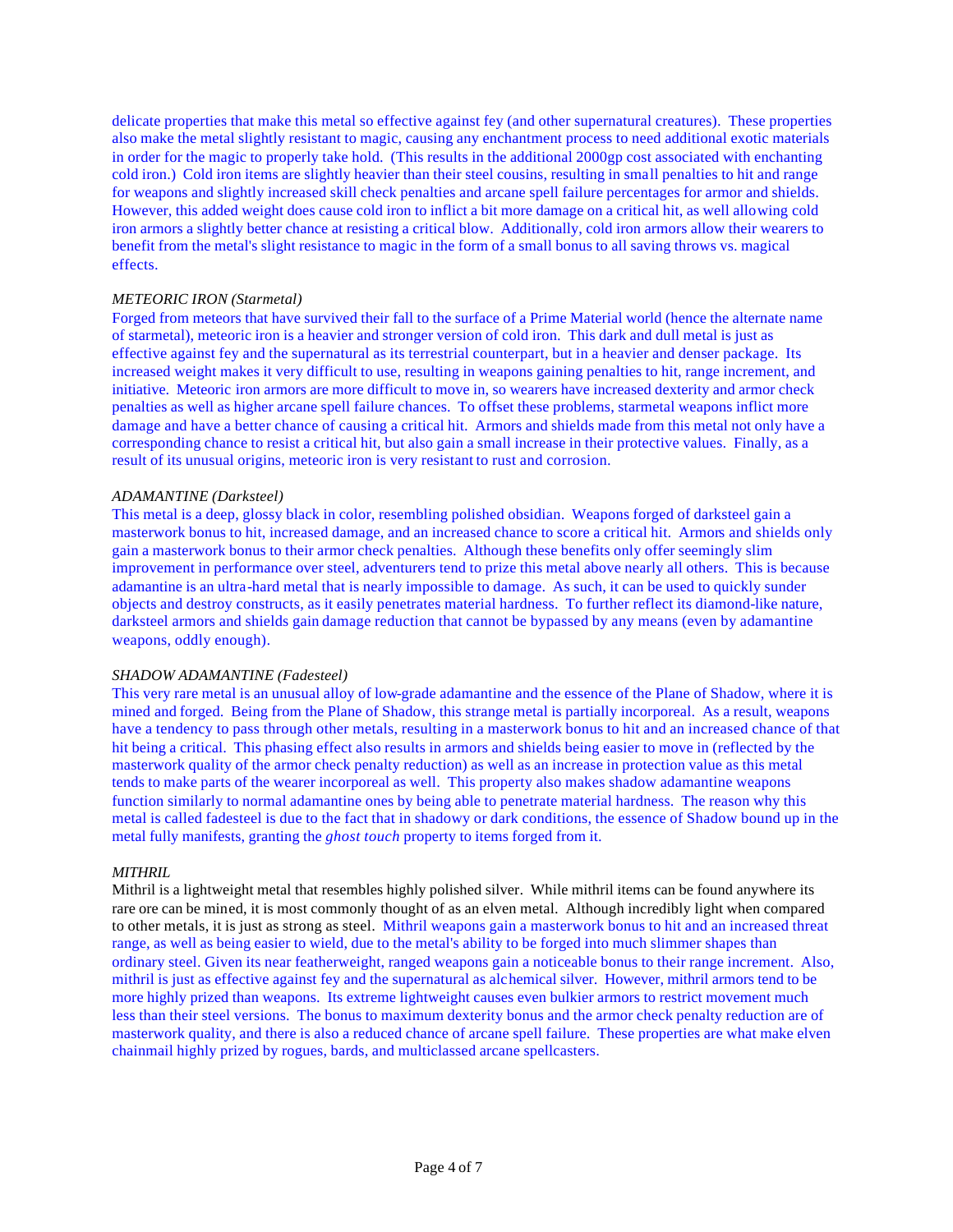# *CELESTIAL MITHRIL (Glowsteel)*

This very rare metal is similar to shadow adamantine in that is actually an alloy – in this case being mithril that has been infused with energy from the Upper Planes. Celestial mithril appears very similar to its mundane counterpart, but it glows with a faint light, about equal to that of a candle. Although it is not quite as physically lightweight as standard mithril, it outperforms its mortal counterpart in every way. It provides an improved masterwork bonus to hit, increased damage, increased range increment, a keener striking surface, and a better chance of confirming a critical hit. Celestial mithril armor has masterwork properties identical to that of mithril armor, with an even lower arcane spell failure chance, an improved protection bonus, and the ability to resist the critical hits of enemies. Finally, in addition to being the same as alchemical silver for purposes of damage reduction, glowsteel items are also considered to have a good alignment, allowing them to harm the forces of evil more easily.

# *BAATORIAN GREEN STEEL (Banesteel)*

This sickly green metal is very rarely found outside of the Outer Planes. This is because the ore needed to make the metal is only found on the Lower Planes, specifically the Nine Hells of Baator. The most common users of baatorian green steel are the baatezu themselves, who use weapons and armors made of this metal in the Blood War (their eternal fight against the tanar'ri). This metal is also known as banesteel because the material tends to mirror the baatezu's fondness for surgical strikes – weapons made of baatorian green steel inflict far more critical hits than their mundane counterparts. Baatorian green steel weapons gain a masterwork bonus to hit and damage, as well as bonuses to their threat range and critical confirmation rolls. In a similar manner, banesteel armors have a masterwork bonus to resist critical blows, increased protection values, and small bonuses to maximum dexterity, armor check penalty, and arcane spell failure. Finally, much like celestial mithril, the metal of baatorian green steel is infused with the essence of the plane of its origin. As such, all items forged of this metal are considered to be both lawful and evil for purposes of damage reduction.

### *TANAR'RI RED STEEL (Bloodsteel)*

This rare metal is another product of the Blood War and the Lower Planes. In this case, the metal is crafted in the infinite layers of the Abyss and is used primarily by the tanar'ri. Tanar'ri red steel is also known as bloodsteel - both for being the color of fresh blood as well as the tendency for weapons forged of this metal to cause horrific wounds, especially during critical strikes. Bloodsteel functions best when made into weapons of war. It grants a masterwork bonus to hit, increased damage, and a higher critical multiplier. For armors and shields, it provides very limited benefit. Its lighter weight provides for a slightly reduced arcane spell failure chance, as well as a masterwork bonus to resist critical hits. The primary reason to find bloodsteel armor is that the metal is tougher than mundane steel, allowing it to stand up to repeated beatings in combat. Like its infernal counterpart of baatorian green steel, tanar'ri red steel is infused with the essence of its plane of origin. For this metal, however, all items forged from it are considered to be both chaotic and evil with regard to damage reduction.

## *GITHYANKI MITHRIL (Mindsilver)*

This very rare, highly prized, metal is mined and forged on the Astral Plane by the githyanki. Items made of this metal have a dull silver appearance, with faint highlights that resemble distant clouds. (Over a long period of time, the patterns of these highlights will drift and change shape.) Githyanki mithril performs nearly identically to celestial mithril, save that its masterwork properties are its to hit, critical check, AND critical damage bonuses. It also provides a bonus to base damage and range increment. And much like glowsteel, it is considered to be silver with regards to damage reduction. Likewise, armors of githyanki mithril are nearly identical to celestial mithril, although the chance of arcane spell failure is not as low and it does not resist critical strikes any better than normal steel. However, the reason why it is called mindsilver is the reason why the githyanki use it to forge their dreaded silver swords and try to keep them out of non-gith hands. The metal is inherently psionic, and weapons made from this metal more easily disrupt the spells or psionic powers of a struck foe. Additionally, armors forged of mindsilver grant the wearer a small bonus vs. mind-affecting abilities as well as a small increase in mental hardness, allowing the wearer an increased defense against mental attacks. Due to its inherent psionic nature, items of githyanki mithril do not require any crystalline components to be psionically empowered.

#### *DWARVEN BLACKROCK (Godsteel)*

Another planar alloy, this rarest of all metals is considered – rightly so – the ultimate metal, surpassing even adamantine for strength and power. Dwarven blackrock is found only within the mountains of the dwarven gods (yet another reason for its alternate name of godsteel). This masterwork material is a mixture of metal and stone, allowing it to retain the best properties of both materials, with few of their associated penalties. Weapons gain large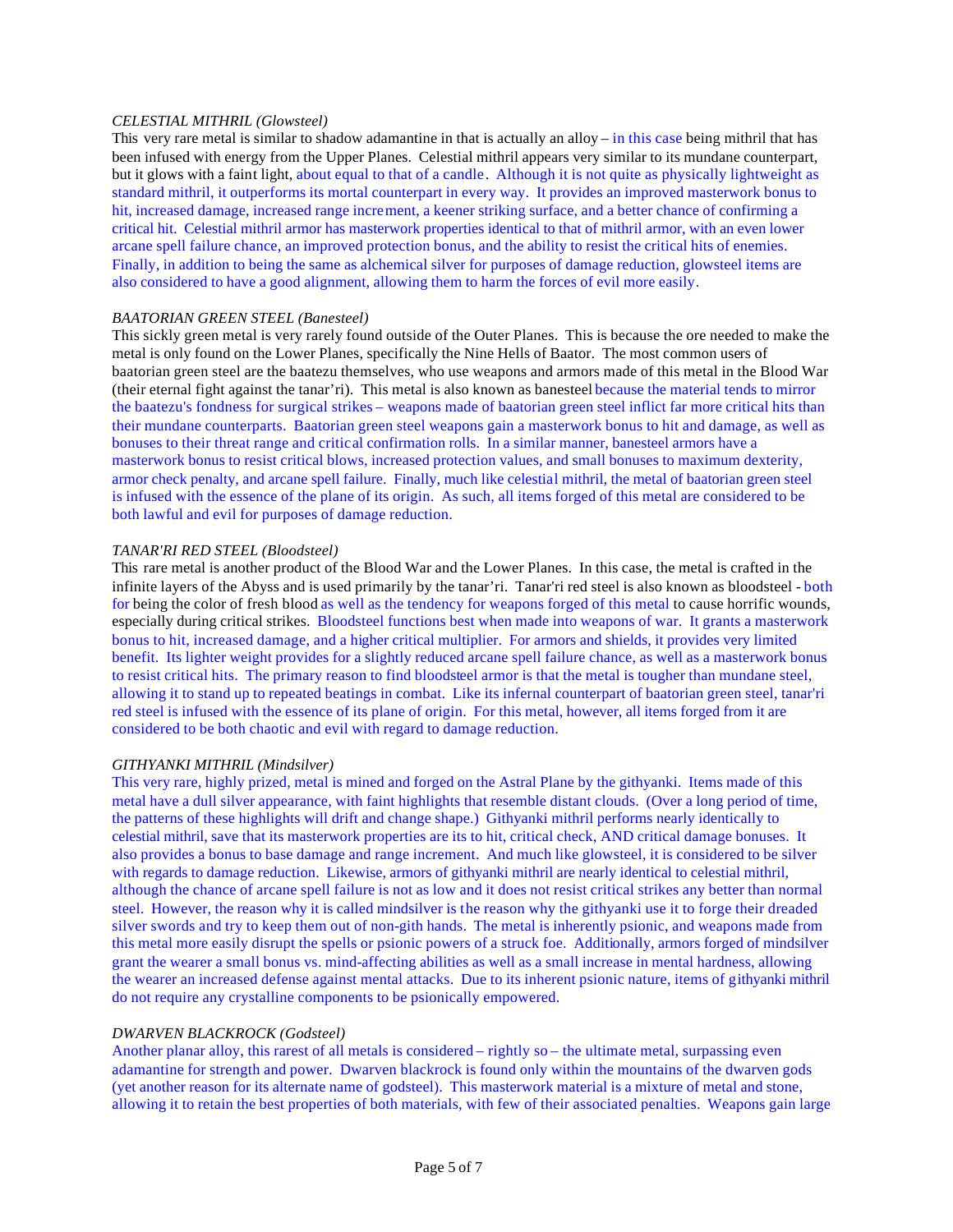bonuses to hit, to damage, as well as increased threat ranges, critical multipliers, and a bonus to critical confirmation rolls. Like adamantine, dwarven blackrock easily penetrates the hardness of any other material. Additionally, weapons forged of godsteel are considered to be adamantine, magic, and blunt, regardless of their actual shape or level of enchantment. Although dwarven blackrock armors are bulkier than their steel counterparts – suffering a lower maximum dexterity bonus and an increased skill check penalty – most adventurers would gladly put up with these minor inconveniences for the benefits gained. Armors and shields forged of godsteel have much greater protection value and hit points, as well offering suburb resistance to critical hits. Finally, all dwarven blackrock armors and shields impart damage reduction to their wearers.

Due to its unusual nature as an alloy of metal and stone, godsteel items tend to be more sculpted and carved rather than hammered and forged. As a result, when purchasing an item made of dwarven blackrock, the customer must pay for at least three pounds of the material in order ensure enough working stock to make the desired object properly. (Skilled smiths don't mind this process as the "waste" can be saved for use in making ammunition or studded leather armor.)

# *CRANOR (Tree-gold)*

This metal isn't metal at all. Instead, it is specially treated and hardened tree sap. It is most commonly found among elves or forest-based metal-poor cultures. Weapons made of tree-gold tend to be sharper than metal, gaining a masterwork bonus to hit, a small increase in range increment, an increased threat range, and an improved chance to cause a critical hit. As cranor is not a metal, it is immune to rust and electricity. This nonconductive property extends itself to those who wear tree-gold armor. Also, as the material isn't metal, druids may wear any type of armor when it is made from tree-gold. However, cranor also has its drawbacks. As it is merely tree sap, items made from this material tend to be brittle and are more easily broken. Additionally, cranor is vulnerable to sonic attacks.

### *LAEN (Smokesteel)*

Laen is a cloudy gray crystal that, from a distance, resembles solidified smoke. (Hence, the alternate name of smokesteel.) Much like cranor, this very rare material is n't truly a metal. It is actually a dense crystal found on the Elemental Plane of Earth. This density is what provides the benefits associated with it. Weapons receive a masterwork bonus to hit, increased damage, increased critical multiplier, as well as improved hardness and hit points. Additionally, any weapon formed of laen is considered to be blunt, regardless of its actual shape. Armo r gains increased protective value, a resistance to critical hits, along with better hardness and hit point values. As smokesteel is not a metal, it is immune to rust and fire, and druids may wear any armor formed from this material. Armors made of laen impart the fire resistance to their wearers. However, as a crystal, smokesteel is vulnerable to cold, which makes it brittle and prone to shattering.

### *STORMWOOD*

This material is used primarily to improve the performance of ranged weapons. Stormwood is the name given to lumber harvested from trees that grow on either on the highest mountain peaks of Arborea or the windswept tunnels of Pandemonium. Having grown in the punishing winds, items made of stormwood have an affinity for the air. As a result, weapons made of stormwood are very lightweight, and are able to thrown (or fired) much further than their mundane counterparts. (Pandemonium stormwood differs from its Arborean cousin in that missiles made from it give a distinctive whistle when fired or thrown.) Although intended primarily for ammunition such as arrows or bolts, some bounty hunters find cause to make melee weapons out of stormwood. This is because these weapons become capable of inflicting only nonlethal damage, but at no penalty to hit (although there is a small decrease to the weapon's threat range).

## *LEAF ARMOR*

This material can only be used to modify nonmetallic armors – padded, leather, studded leather, and hide. Originally developed by elves, leaf armor can found in any race or culture that lives primarily in a forested and metal-poor environment. Artisans make leaf armor by weaving forest leaves together and then treating them with a special alchemical process. This results in a suit of armor that is as tough and flexible as leather, with considerably less encumbrance. This results in a bonus to the armor's maximum dexterity bonus and a reduction in both armor check penalty and arcane spell failure. Leaf armor is available in both "springtime" (vivid green) and "autumn" (red, orange, and yellow) styles. This camouflage pattern grants a wearer of leaf armor a +2 bonus to hide checks in natural surroundings.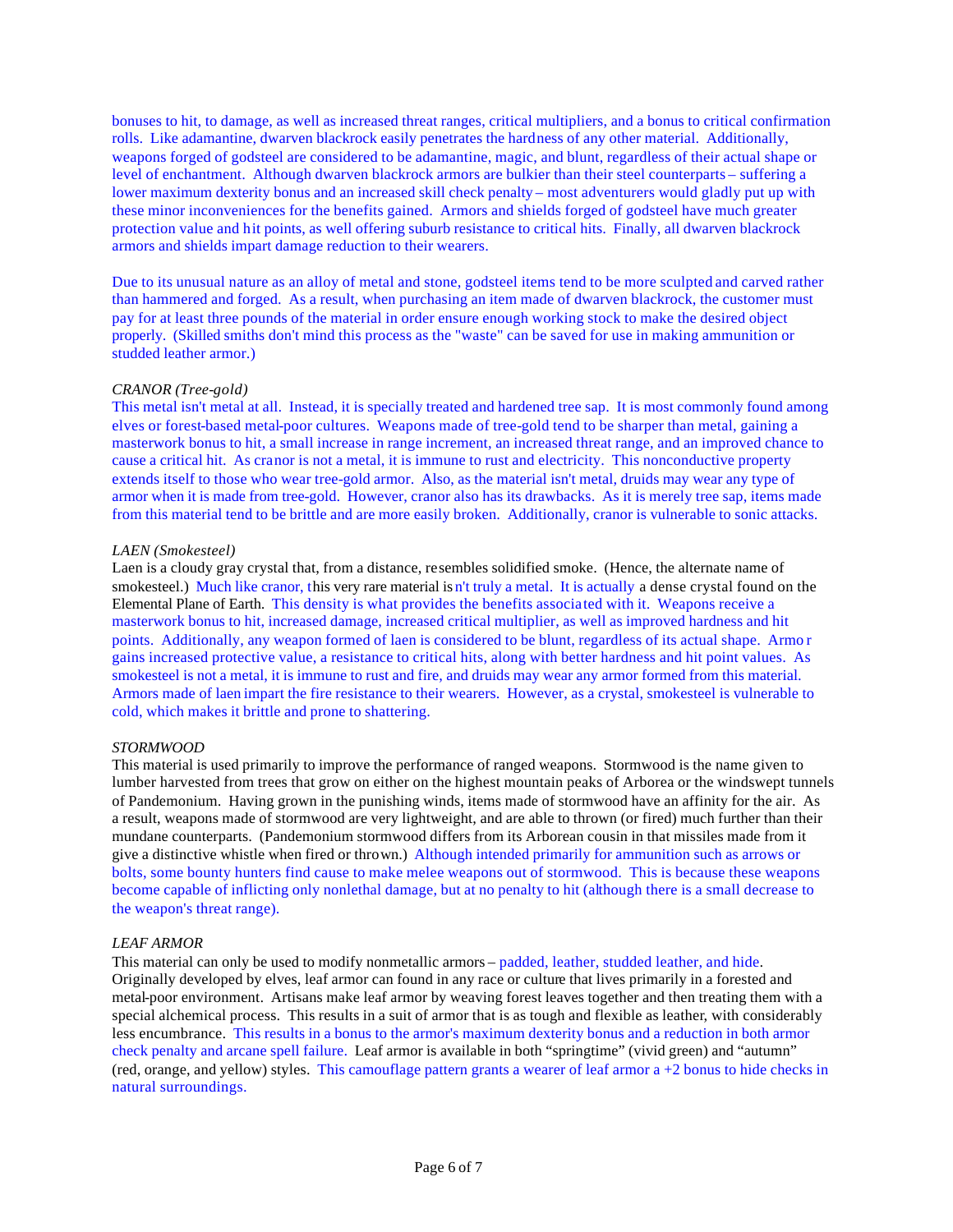#### *IRONBARK ARMOR*

What leaf armor is to nonmetallic armors, ironbark armor is to the metallic ones. Where normal armor uses metal and leather, ironbark uses wood and leaf. The wood comes from the ironwood tree, and is then subjected to an alchemical process similar to that used in leaf armor. The results are similar; a lighter weight and less restrictive suit of armor. Ironbark armors gain the same bonus as leaf armors. The appearance of ironbark armor can vary, as the wood can be treated to have any color or finish, but is quite often done in natural colors to provide  $a + 2$  bonus to hide checks in natural surroundings. One additional benefit of ironbark is that the armor is no longer metal, and as such, a druid can wear it with no penalty.

# *DRAGONHIDE ARMOR*

This masterwork material is another nonmetallic solution for druids seeking increased armor. As the name implies, this material is made from the carefully prepared skin and scales of slain dragons. In addition to all shields, only the following armors can be made of dragonhide: hide, breastplate, banded mail, half-plate, and full plate. Besides allowing for more freedom of movement than metal armors (increased dexterity bonus, reduced armor check penalty and arcane spell failure), dragonhide armors also provide a small amount of energy resistance. The type of energy resisted depends on the breath weapon of the dragon from which the hide was taken: red dragonhide resists fire; blue dragonhide resists electricity; etc. Additionally, dragonhide armor provides a benefit to the crafters of magical armors. If a spellcaster seeks to enchant dragonhide armor with an energy resistance effect that matches the armor's energy resistance, the price of the magical enchantment is 25% less than normal.

|  |  |  | REFERENCE - PHB VALUES FOR WEAPONS, ARMOR, AND SHIELDS |
|--|--|--|--------------------------------------------------------|
|--|--|--|--------------------------------------------------------|

### **Table: Common Armor, Weapon, and Shield Hardness and Hit Points**

| <b>Weapon or Shield</b>        | <b>Hardness</b>      | $\overline{\mathbf{H} \mathbf{P}^1}$ |
|--------------------------------|----------------------|--------------------------------------|
| Light blade                    | 10                   | $\mathfrak{D}$                       |
| One-handed blade               | 10                   | 5                                    |
| Two-handed blade               | 10                   | 10                                   |
| Light metal-hafted weapon      | 10                   | 10                                   |
| One-handed metal-hafted weapon | 10                   | 20                                   |
| Light hafted weapon            | 5                    | 2                                    |
| One-handed hafted weapon       | 5                    | 5                                    |
| Two-handed hafted weapon       | 5                    | 10                                   |
| Projectile weapon              |                      | 5                                    |
| Armor                          | special <sup>2</sup> | armor bonus x <sup>9</sup>           |
| <b>Buckler</b>                 | 10                   | 5                                    |
| Light wooden shield            | 5                    |                                      |
| Heavy wooden shield            | 5                    | 15                                   |
| Light steel shield             | 10                   | 10                                   |
| Heavy steel shield             | 10                   | 20                                   |
| Tower shield                   | 5                    | 20                                   |

1 The hp value given is for Medium armor, weapons, and shields. Divide by 2 for each size category of the item smaller than Medium, or multiply it by 2 for each size category larger than Medium.

2 Varies by material.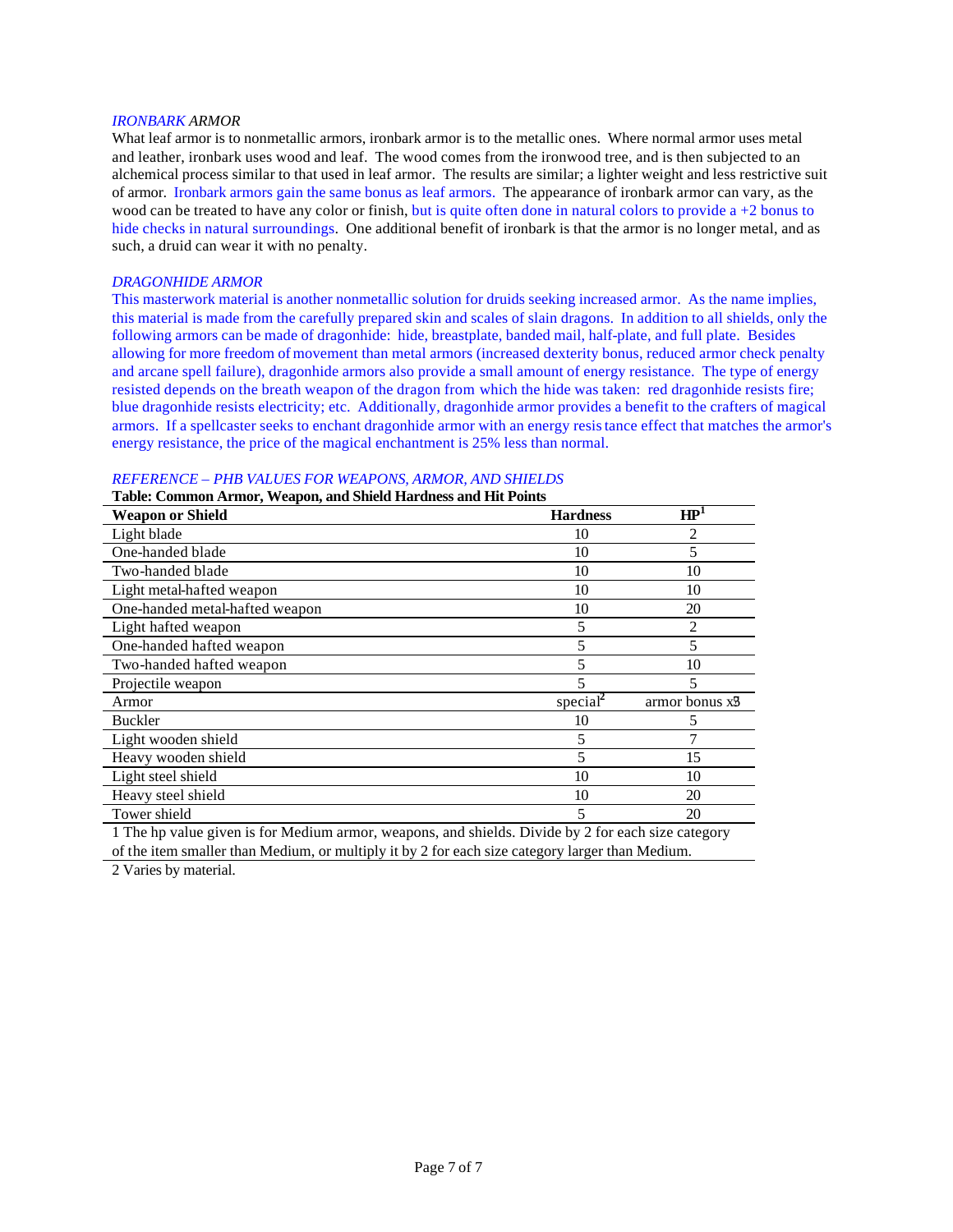# Weapons 3.5E

| Metal                        | <b>Type</b> | ᅖ                 | Dmg            | Threat | <b>Crit</b> | <b>Crit Mult</b> | CrtDmg  | DR Category                 | Range | Hardness   | <b>Hit Points</b> | Weight               | Cost                          | Value            | Special                                                                | Rarity    |
|------------------------------|-------------|-------------------|----------------|--------|-------------|------------------|---------|-----------------------------|-------|------------|-------------------|----------------------|-------------------------------|------------------|------------------------------------------------------------------------|-----------|
| <b>Steel</b>                 | Ammo        | $+0$              | $+0$           | $+0$   | $+0$        | $+0$             | $+0$    | none                        | $+0$  | per PHB    | per PHB           | per PHB              | per PHB                       | per PHB          | None                                                                   | Common    |
|                              | Melee       | $+0$              | $+0$           | $+0$   | $+0$        | $+0$             | $+0$    | none                        |       | per PHB    | per PHB           | per PHB              | per PHB                       | per PHB          |                                                                        |           |
| Masterwork                   | Ammo        | $+1$ <sup>*</sup> | $+1***$        | $+0$   | $+1***$     | $+0$             | $+1***$ | none                        | $+0$  | $+0$       | $+0$              | $-10\%$ *            | +6gp per stack                | +6gp per stack   | Three levels - 1st adds *, 2nd adds **                                 |           |
|                              | Melee       | $+1$ <sup>*</sup> | $+1***$        | $+0$   | $+1***$     | $+0$             | $+1***$ | none                        |       | $+0$       | $+0$              | $-10\%$ <sup>*</sup> | $+300$ gp                     | $+300$ gp        | 3rd adds ***. Does not stack with<br>other masterwork materials.       | Common    |
| <b>Bronze</b>                | Ammo        | $+0$              | $+0$           | $+0$   | $-1$        | $+0$             | $-1$    | none                        | $+0$  | -1         | per PHB           | per PHB              | 66% per PHB                   | per PHB          | Item has +4 bonus to resist rust-based                                 |           |
|                              | Melee       | $+0$              | $+0$           | $+0$   | $-1$        | $+0$             | $-1$    | none                        |       | -1         | per PHB           | per PHB              | 66% per PHB                   | per PHB          | attacks                                                                | Uncommon  |
| <b>Alchemical Silver</b>     | Ammo        | $+0$              | $-1$           | $+0$   | $+0$        | $+0$             | $+0$    | Silver                      | $+0$  | $-1$       | per PHB           | per PHB              | +2gp per stack                | +2gp per stack   | Only for Steel or Bronze; Melee Costs:                                 |           |
|                              | Melee       | $+0$              | $-1$           | $+0$   | $+0$        | $+0$             | $+0$    | Silver                      |       | $-1$       | per PHB           | per PHB              | special                       | special          | +20gp for Light, +90gp for 1H, +180gp<br>for 2H                        | Common    |
| <b>Alchemical Gold</b>       | Ammo        | $+0$              | $-1$           | $+0$   | $+0$        | $+0$             | $+0$    | Gold                        | $+0$  | -1         | per PHB           | per PHB              | +4gp per stack                | +4gp per stack   | Only for Steel or Bronze; Melee Costs:                                 |           |
|                              | Melee       | $+0$              | -1             | $+0$   | $+0$        | $+0$             | $+0$    | Gold                        |       | $-1$       | per PHB           | per PHB              | special                       | special          | +40gp for Light, +180gp for 1H,<br>$+360$ gp for $2H$                  | Uncommon  |
| Cold Iron                    | Ammo        | $-1$              | $+0$           | $+0$   | $+0$        | $+0$             | $+1$    | Cold Iron                   | $-5$  | per PHB    | per PHB           | $+10%$               | +2gp per stack                | x2 per PHB       | Magical enhancements cost +2000gp                                      |           |
|                              | Melee       | $-1$              | $+0$           | $+0$   | $+0$        | $+0$             | $+1$    | Cold Iron                   |       | per PHB    | per PHB           | $+10%$               | x2 per PHB                    | x2 per PHB       | extra                                                                  | Uncommon  |
| Meteoric Iron                | Ammo        | $-1$              | $+1$           | $+0$   | $+1$        | $+0$             | $+1$    | Cold Iron                   | -5    | $+2$       | $+1$              | $+25%$               | +10gp per stack               | +10gp per stack  | -2 penalty to Initiative; item has +4                                  |           |
| (Starmetal)                  | Melee       | $-1$              | 1 size larger  | $+0$   | $+1$        | $+0$             | $+1$    | Cold Iron                   |       | $+2$       | $+1$              | $+25%$               | $+180$ gp/lb                  | +2500gp          | bonus to resist rust-based attacks                                     | Rare      |
| Adamantine                   | Ammo        | $+1$              | $+1$           | $+0$   | $+1$        | $+0$             | $+0$    | Adamantine                  | $+0$  | 20         | $+5$              | per PHB              | +60gp per stack               | +60gp per stack  | TH bonus is MW; ignores up to 20                                       |           |
| (Darksteel)                  | Melee       | $+1$              | 1 size larger  | $+0$   | $+1$        | $+0$             | $+0$    | Adamantine                  |       | 20         | $+5$              | per PHB              | $+250$ gp/lb                  | $+3000gp$        | hardness vs. objects                                                   | Rare      |
| Shadow Adamantine            | Ammo        | $+2$              | $+0$           | $+1$   | $+0$        | $+0$             | $+1$    | Adamantine                  | $+5$  | 15         | $+3$              | $-25%$               | +80gp per stack               | +80gp per stack  | TH bonus is MW; ignores up to 15                                       |           |
| (Fadesteel)                  | Melee       | $+2$              | $+0$           | $+1$   | $+0$        | $+0$             | $+1$    | Adamantine                  |       | 15         | $+3$              | $-25%$               | $+325$ gp/lb                  | +4500gp          | hardness vs. objects; gains ghost<br>touch in shadowy/dark conditions  | Very Rare |
| Mithril                      | Ammo        | $+1$              | $+0$           | $+1$   | $+0$        | $+0$             | $+0$    | Silver                      | $+10$ | 15         | $+2$              | $-50%$               | +10gp per stack               | +10gp per stack  | TH bonus is MW; Reduces penalty to -                                   |           |
|                              | Melee       | $+1$              | $+0$           | $+1$   | $+0$        | $+0$             | $+0$    | Silver                      |       | 15         | $+2$              | $-50%$               | $+100$ gp/lb                  | $+500$ gp/lb     | 1 per size category difference                                         | Rare      |
| <b>Celestial Mithril</b>     | Ammo        | $+2$              | $+1$           | $+1$   | $+1$        | $+0$             | $+0$    | Silver, Good                | $+5$  | 15         | $+2$              | $-30%$               | +80gp per stack               | +80gp per stack  | Sheds light as candle; TH bonus is                                     |           |
| (Glowsteel)                  | Melee       | $+2$              | 1 size larger  | $+1$   | $+1$        | $+0$             | $+0$    | Silver, Good                |       | 15         | $+2$              | $-30%$               | +350gp/lb                     | $+5000gp$        | MW; Reduces penalty to -1 per size<br>category difference              | Very Rare |
| <b>Baatorian Green Steel</b> | Ammo        | $+2$              | $+1$           | $+1$   | $+1$        | $+0$             | $+0$    | Lawful, Evil                | $+0$  | $+2$       | $+2$              | $-25%$               | +80gp per stack               | +80gp per stack  |                                                                        |           |
| (Banesteel)                  | Melee       | $+2$              | 1 size larger  | $+1$   | $+1$        | $+0$             | $+0$    | Lawful, Evil                |       | $+2$       | $+2$              | $-25%$               | $+400$ gp/lb                  | $+5000gp$        | TH/Dmg bonus is MW                                                     | Rare      |
| Tanar'ri Red Steel           | Ammo        | $+1$              | $+2$           | $+0$   | $+0$        | $+1$             | $+1$    | Chaotic, Evil               | $+0$  | $+1$       | $+1$              | $-25%$               | +80gp per stack               | +80gp per stack  |                                                                        |           |
| (Bloodsteel)                 | Melee       | $+1$              | 1 size larger  | $+0$   | $+0$        | $+1$             | $+1$    | Chaotic, Evil               |       | $+1$       | $+1$              | $-25%$               | +400gp/lb                     | $+5000gp$        | TH bonus is MW                                                         | Rare      |
| Githyanki Mithril            | Ammo        | $+2$              | $+1$           | $+1$   | $+1$        | $+0$             | $+1$    | Silver, Psionic             | $+5$  | 15         | $+2$              | $-30%$               | +90gp per stack               | +90gp per stack  | TH/Crit/CrtDmg bonus are MW; Inflicts                                  |           |
| (Mindsilver)                 | Melee       | $+2$              | 1 size larger  | $+1$   | $+1$        | $+0$             | $+1$    | Silver, Psionic             |       | 15         | $+2$              | $-30%$               | $+700$ gp/lb                  | +10000gp         | -2 penalty to struck foe's<br>Concentration checks for 1 round         | Very Rare |
|                              |             |                   |                |        |             |                  |         | Adamantine,                 |       |            |                   |                      |                               |                  | All bonuses are MW; ignores up to 30                                   |           |
| Dwarven Blackrock            | Ammo        | $+3$              | $+4$           | $+1$   | $+1$        | $+1$             | $+2$    | Magic, Blunt                | $+0$  | 30         | $+10$             | $+10%$               | +150gp per stack              | +150gp per stack | hardness vs. objects; immune to rust;                                  | Extremely |
| (Godsteel)                   | Melee       | $+3$              | 2 sizes larger | $+1$   | $+1$        | $+1$             | $+2$    | Adamantine,<br>Magic, Blunt |       | 30         | $+10$             | $+10%$               | +1600gp/lb<br>(3 lb. Minimum) | +22500gp         | item has best properties of steel or<br>stone (situational)            | Rare      |
| Cranor                       | Ammo        | $+1$              | $+0$           | $+1$   | $+1$        | $\mathbf 0$      | $-1$    | none                        | $+5$  | $-2$       | $-1$              | $-25%$               | +10gp per stack               | +10gp per stack  | Immune to rust; item immune to                                         |           |
| (Tree-Gold)                  | Melee       | $+1$              | $+0$           | $+1$   | $+1$        | $\mathbf{0}$     | $-1$    | none                        |       | $-2$       | $-1$              | $-25%$               | $+100$ gp/lb                  | $+2500gp$        | electricity; item has -2 penalty to saves<br>vs. sonic                 | Rare      |
| Laen                         | Ammo        | $+1$              | $+1$           | $+0$   | $+0$        | $+1$             | $+1$    | <b>Blunt</b>                | $+0$  | $+5$       | $+1$              | per PHB              | +40gp per stack               | +40gp per stack  | TH bonus is MW; immune to rust; item                                   |           |
| (Smokesteel)                 | Melee       | $+1$              | 1 size larger  | $+0$   | $+0$        | $+1$             | $+1$    | <b>Blunt</b>                |       | $+5$       | $+1$              | per PHB              | $+350$ gp/lb                  | +4500gp          | immune to fire; item has -2 penalty to<br>saves vs. cold               | Very Rare |
| Stormwood                    | Ammo        | $+0$              | $+0$           | $+0$   | $+0$        | $+0$             | $+0$    | none                        | $+20$ | per PHB    | per PHB           | $-50%$               | +10gp per stack               | +10gp per stack  | Melee weapons inflict subdual                                          |           |
|                              | Melee       | $+0$              | $+0$           | $-1$   | $+0$        | $+0$             | $+0$    | none                        |       | $\sqrt{5}$ | per PHB           | $-50%$               | $+100$ gp/lb                  | $+100$ gp/lb     | damage with no penalty but have -4<br>penalty to inflict lethal damage | Rare      |
|                              |             |                   |                |        |             |                  |         |                             |       |            |                   |                      |                               |                  |                                                                        |           |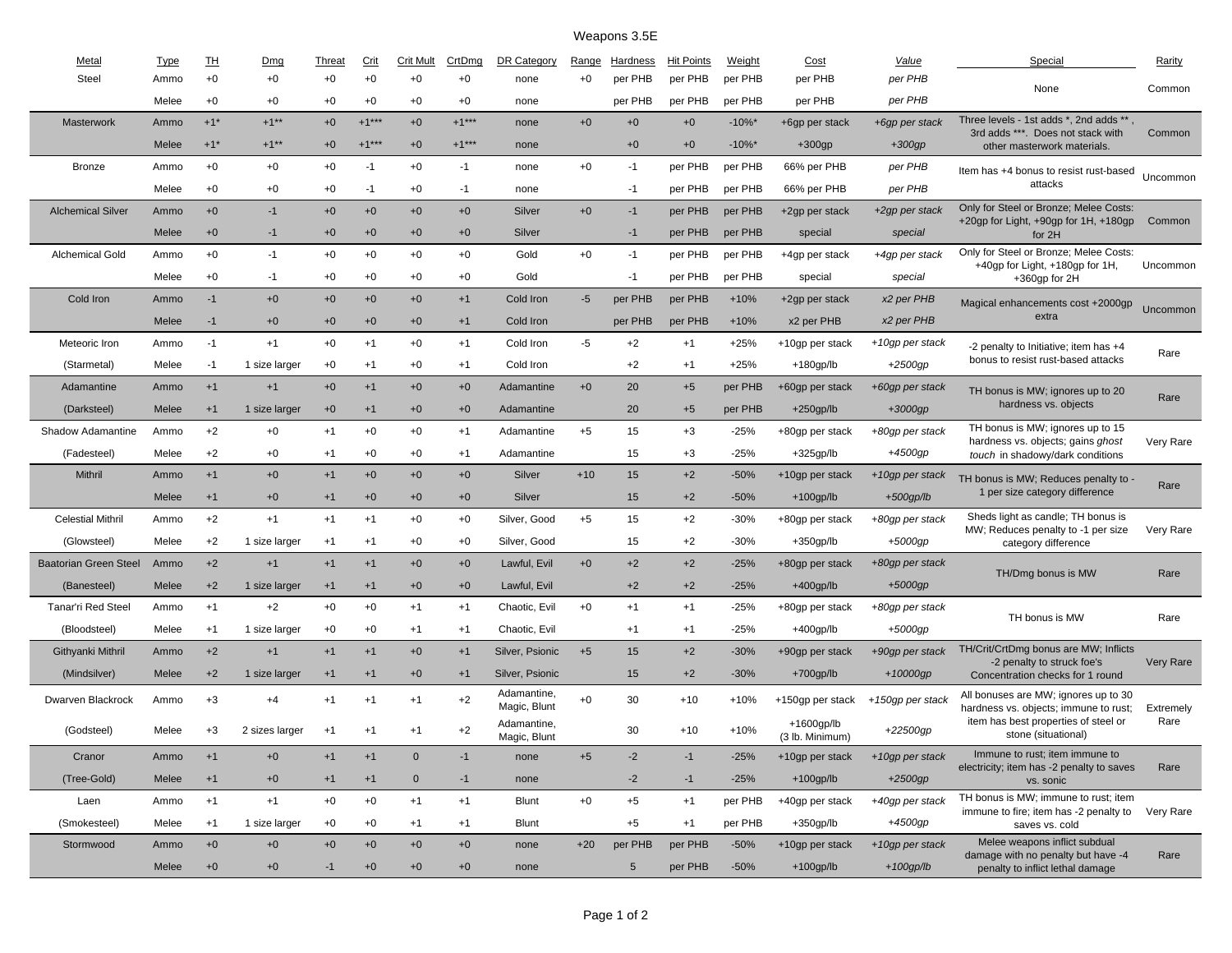#### Weapons 3.5E

| Metal | <u>l ype</u>                                                                  | ıп                         | Dmg                                                                               | Threat | Crit | <b>Crit Mult</b> | CrtDma | DR Category                                                                                                                               |  | Range Hardness Hit Points | Weight | <u>Cost</u>                                                                                                                                                | Value | Special | Rarity |
|-------|-------------------------------------------------------------------------------|----------------------------|-----------------------------------------------------------------------------------|--------|------|------------------|--------|-------------------------------------------------------------------------------------------------------------------------------------------|--|---------------------------|--------|------------------------------------------------------------------------------------------------------------------------------------------------------------|-------|---------|--------|
|       |                                                                               |                            | Metal: Name of metal template                                                     |        |      |                  |        |                                                                                                                                           |  |                           |        |                                                                                                                                                            |       |         |        |
|       |                                                                               |                            |                                                                                   |        |      |                  |        |                                                                                                                                           |  |                           |        | Type: "Ammo" refers to ammunition - arrows, bolts, sling bullets, and shuriken; "Melee" is any non-ranged weapon - light, one-handed, or two-handed        |       |         |        |
|       |                                                                               | TH: Modifer to attack roll |                                                                                   |        |      |                  |        |                                                                                                                                           |  |                           |        |                                                                                                                                                            |       |         |        |
|       |                                                                               |                            | Dmg: Modifer to damage roll; minimum damage is 1 point                            |        |      |                  |        |                                                                                                                                           |  |                           |        |                                                                                                                                                            |       |         |        |
|       |                                                                               |                            |                                                                                   |        |      |                  |        | Threat: Modifer to weapon threat range; regardless of modifers, all weapons still threat on a 20                                          |  |                           |        |                                                                                                                                                            |       |         |        |
|       |                                                                               |                            | Crit: Modifer to die roll made to confirm threat                                  |        |      |                  |        |                                                                                                                                           |  |                           |        |                                                                                                                                                            |       |         |        |
|       |                                                                               |                            |                                                                                   |        |      |                  |        |                                                                                                                                           |  |                           |        | Crit Mult: Modifer to weapon critical multipler; regardless of modifiers, all weapons have a minimum multiplier of x2 (e.g.: +1 means an x3 becomes an x4) |       |         |        |
|       |                                                                               |                            |                                                                                   |        |      |                  |        | Crt Dmg: Modifer to damage roll on a confirmed critical; number is added to base damage prior to multiplication                           |  |                           |        |                                                                                                                                                            |       |         |        |
|       | DR Category: Indicates which forms of damage reduction the metal can overcome |                            |                                                                                   |        |      |                  |        |                                                                                                                                           |  |                           |        |                                                                                                                                                            |       |         |        |
|       |                                                                               |                            | Range: Modifier to range increment of weapon associated with the ammo in question |        |      |                  |        |                                                                                                                                           |  |                           |        |                                                                                                                                                            |       |         |        |
|       |                                                                               |                            |                                                                                   |        |      |                  |        | Hardness: Modifier to weapon's hardness rating; a +/- indicates a change from the base value, a flat number indicates the total new value |  |                           |        |                                                                                                                                                            |       |         |        |
|       |                                                                               |                            | Hit Points: Modifier to weapon's hit points; weapons have minimum of 1 hit point  |        |      |                  |        |                                                                                                                                           |  |                           |        |                                                                                                                                                            |       |         |        |

#### Weight: Modifer to weapon's weight

Cost: Price of new metal; based on weapon's original weight prior to applying metal template; must be purchased for each head of a double weapon

Value: Price of metal template as if it were a magical item; used primarily by DM when awarding treasure

Speical: Other properties of metal template

Rarity: Measure of how easy it is to find and purchase weapons made from this material; used primarily by DM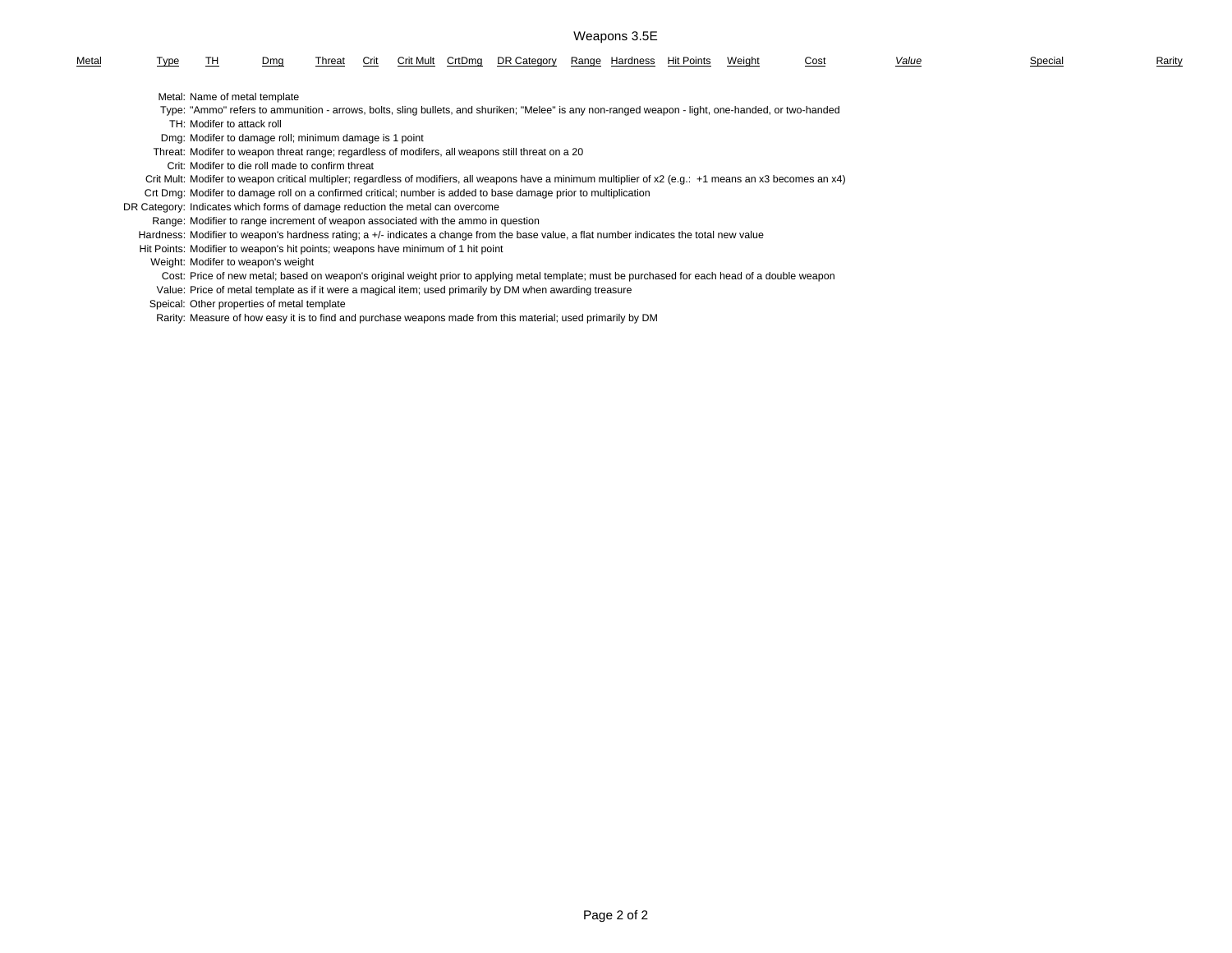# Armors 3.5E

| Metal                        | <b>Type</b> | AC   | Max<br>Dex | Skill<br>Penalty  | Spell<br>Failure | Damage<br>Reduction           | Critical<br>Check | Hardness | <b>Hit Points</b> | Weight    | <b>Cost</b>  | Value                                      | Special                                                                                       | Rarity                |
|------------------------------|-------------|------|------------|-------------------|------------------|-------------------------------|-------------------|----------|-------------------|-----------|--------------|--------------------------------------------|-----------------------------------------------------------------------------------------------|-----------------------|
| <b>Steel</b>                 | Shield      | $+0$ | $+0$       | $+0$              | $+0$             | none                          | $+0$              | per PHB  | per PHB           | per PHB   | per PHB      | per PHB                                    |                                                                                               |                       |
|                              | Armor       | $+0$ | $+0$       | $+0$              | $+0$             | none                          | $+0$              | per PHB  | per PHB           | per PHB   | per PHB      | per PHB                                    | None                                                                                          | Common                |
| <b>Masterwork</b>            | Shield      | $+0$ | $+1**$     | $+1$ <sup>*</sup> | $-5\%**$         | none                          | $-1***$           | per PHB  | per PHB           | $-10\%$ * | $+150gp$     | $+150gp$                                   | Three levels - 1st adds *, 2nd adds **, 3rd                                                   |                       |
|                              | Armor       | $+0$ | $+1**$     | $+1*$             | $-5\%**$         | none                          | $-1***$           | per PHB  | per PHB           | $-10\%$ * | $+150gp$     | $+150gp$                                   | adds ***. Does not stack with other<br>masterwork materials.                                  | Common                |
| <b>Bronze</b>                | Shield      | $+0$ | $+0$       | $+0$              | $+0$             | none                          | $+1$              | $-1$     | per PHB           | per PHB   | 66% per PHB  | per PHB                                    |                                                                                               |                       |
|                              | Armor       | $+0$ | $+0$       | $+0$              | $+0$             | none                          | $+1$              | $-1$     | per PHB           | per PHB   | 66% per PHB  | per PHB                                    | +4 bonus to resist rust-based attacks                                                         | Uncommon              |
| <b>Alchemical Silver</b>     | Shield      | $+0$ | $+0$       | $+0$              | $+0$             | none                          | $+0$              | 8        | per PHB           | per PHB   | $+100$ gp    | $+100$ gp                                  | Only for Steel or Bronze; +100gp for Light,                                                   |                       |
|                              | Armor       | $+0$ | $+0$       | $+0$              | $+0$             | none                          | $+0$              | 8        | per PHB           | per PHB   | special      | special                                    | +200qp for Medium, +400qp for Heavy                                                           | Common                |
| Alchemical Gold              | Shield      | $+0$ | $+0$       | $+0$              | $+0$             | none                          | $+0$              | 8        | per PHB           | per PHB   | $+200$ gp    | $+200$ gp                                  | Only for Steel or Bronze; +200gp for Light,                                                   |                       |
|                              | Armor       | $+0$ | $+0$       | $+0$              | $+0$             | none                          | $+0$              | 8        | per PHB           | per PHB   | special      | special                                    | +400gp for Medium, +800gp for Heavy                                                           | Uncommon              |
| Cold Iron                    | Shield      | $+0$ | $+0$       | $-1$              | $+5%$            | none                          | $+0$              | 10       | per PHB           | $+10%$    | x2 per PHB   | x2 per PHB                                 | Grants +1 bonus to saves vs. spells/spell-like                                                |                       |
|                              | Armor       | $+0$ | $+0$       | $-1$              | $+5%$            | none                          | $+0$              | 10       | per PHB           | $+10%$    | x2 per PHB   | x2 per PHB                                 | abilities; magical enhancements cost<br>$+2000$ gp extra                                      | Uncommon              |
| Meteoric Iron                | Shield      | $+1$ | -1         | $-1$              | $+5%$            | none                          | $-1$              | $+2$     | per PHB           | $+25%$    | $+110$ gp/lb | +3000gp                                    | +4 bonus to resist rust-based attacks; light                                                  |                       |
| (Starmetal)                  | Armor       | $+1$ | -1         | $-1$              | $+5%$            | none                          | $-1$              | $+2$     | per PHB           | $+25%$    | $+110gp/lb$  | $+3000$ gp                                 | armor is medium armor, medium armor is<br>heavy armor                                         | Rare                  |
| Adamantine                   | Shield      | $+0$ | $+0$       | $+1$              | $+0$             | $1/-$                         | $+0$              | 20       | $+33%$            | per PHB   | $+150$ gp/lb | $+5000$ gp                                 |                                                                                               |                       |
| (Darksteel)                  | Armor       | $+0$ | $+0$       | $+1$              | $+0$             | $L=1/-$ , M=2/-,              | $+0$              | 20       | $+33%$            | per PHB   | $+150$ gp/lb | $L = +5000$ gp,<br>M=+10000gp,             | Skill Penalty bonus is MW                                                                     | Rare                  |
|                              |             |      |            |                   |                  | $H = 3/-$                     |                   |          |                   |           |              | H=+15000gp                                 |                                                                                               |                       |
| Shadow Adamantine            | Shield      | $+1$ | $+1$       | $+1$              | $-5%$            | none                          | $+0$              | 15       | per PHB           | $-25%$    | $+200$ gp/lb | $+3000$ gp                                 | Skill Penalty bonus is MW; Gains ghost touch                                                  | Very Rare             |
| (Fadesteel)                  | Armor       | $+1$ | $+1$       | $+1$              | $-5%$            | none                          | $+0$              | 15       | per PHB           | $-25%$    | $+200$ gp/lb | $+3000$ gp                                 | in shadowy/dark conditions                                                                    |                       |
| Mithril                      | Shield      | $+0$ | $+2$       | $+3$              | $-10%$           | none                          | $+0$              | 15       | per PHB           | $-50%$    | $+100$ gp/lb | $+1000gp$                                  | Max Dex/Skill Penalty bonus is MW; Heavy<br>armor is medium armor, medium armor is            | Rare                  |
|                              | Armor       | $+0$ | $+2$       | $+3$              | $-10%$           | none                          | $+0$              | 15       | per PHB           | $-50%$    | $+100$ gp/lb | $+4000$ gp                                 | light armor                                                                                   |                       |
| <b>Celestial Mithril</b>     | Shield      | $+1$ | $+2$       | $+3$              | $-15%$           | none                          | $-1$              | 15       | per PHB           | $-30%$    | $+250$ gp/lb | +4000gp                                    | Sheds light as candle; Max Dex/Skill Penalty<br>bonus is MW; Heavy armor is medium armor,     | Very Rare             |
| (Glowsteel)                  | Armor       | $+1$ | $+2$       | $+3$              | $-15%$           | none                          | $-1$              | 15       | per PHB           | $-30%$    | $+250$ gp/lb | $+10000$ gp                                | medium armor is light armor                                                                   |                       |
| <b>Baatorian Green Steel</b> | Shield      | $+2$ | $+1$       | $+1$              | $-5%$            | none                          | $-2$              | per PHB  | per PHB           | $-25%$    | $+250$ gp/lb | $+4000$ gp                                 | <b>Critical Check is MW</b>                                                                   | Rare                  |
| (Banesteel)                  | Armor       | $+2$ | $+1$       | $+1$              | $-5%$            | none                          | $-2$              | per PHB  | per PHB           | $-25%$    | $+250$ gp/lb | +10000gp                                   |                                                                                               |                       |
| <b>Tanar'ri Red Steel</b>    | Shield      | $+0$ | $+0$       | $+0$              | -5%              | none                          | -1                | per PHB  | $+5$              | $-25%$    | $+100$ gp/lb | $+1000$ gp                                 | Critical Check is MW                                                                          | Rare                  |
| (Bloodsteel)                 | Armor       | $+0$ | $+0$       | $+0$              | $-5%$            | none                          | $-1$              | per PHB  | $+5$              | $-25%$    | $+100$ gp/lb | $+3000$ gp                                 |                                                                                               |                       |
| Githyanki Mithril            | Shield      | $+1$ | $+2$       | $+2$              | $-10%$           | none                          | $+0$              | 15       | per PHB           | $-30%$    | $+300$ gp/lb | $+5500$ gp                                 | Max Dex/Skill Penalty bonus is MW; grants +1<br>bonus to saves vs. mind-affecting; grants +1  | Very Rare             |
| (Mindsilver)                 | Armor       | $+1$ | $+2$       | $+2$              | $-10%$           | none                          | $+0$              | 15       | per PHB           | $-30%$    | $+300$ gp/lb | $+12000qp$                                 | mental hardness                                                                               |                       |
| Dwarven Blackrock            | Shield      | $+3$ | $-1$       | $-2$              | $+0$             | $2/-$                         | $-2$              | 30       | +50%              | $+10%$    | $+500$ gp/lb | +8000gp                                    |                                                                                               |                       |
| (Godsteel)                   | Armor       | $+3$ | $-1$       | $-2$              | $+0$             | $L=2/-$ , M=3/-,<br>$H = 4/-$ | $-3$              | 30       | $+50%$            | $+10%$    | $+500$ gp/lb | $L=+8000$ gp,<br>M=+17000gp,<br>H=+40000gp | All properties are MW; immune to rust; has<br>best properties of steel or stone (situational) | <b>Extremely Rare</b> |
| Cranor                       | Shield      | $+0$ | $+0$       | $+0$              | $+0$             | Electricity 5                 | $+1$              | $-2$     | $-5$              | $-25%$    | $+100$ gp/lb | $+1000gp$                                  | Non-metallic; immune to rust; -2 penalty to                                                   | Rare                  |
| (Tree-Gold)                  | Armor       | $+0$ | $+0$       | $+0$              | $+0$             | Electricity 5                 | $+1$              | $-2$     | $-5$              | $-25%$    | $+100$ gp/lb | $+3000$ gp                                 | saves vs. sonic                                                                               |                       |